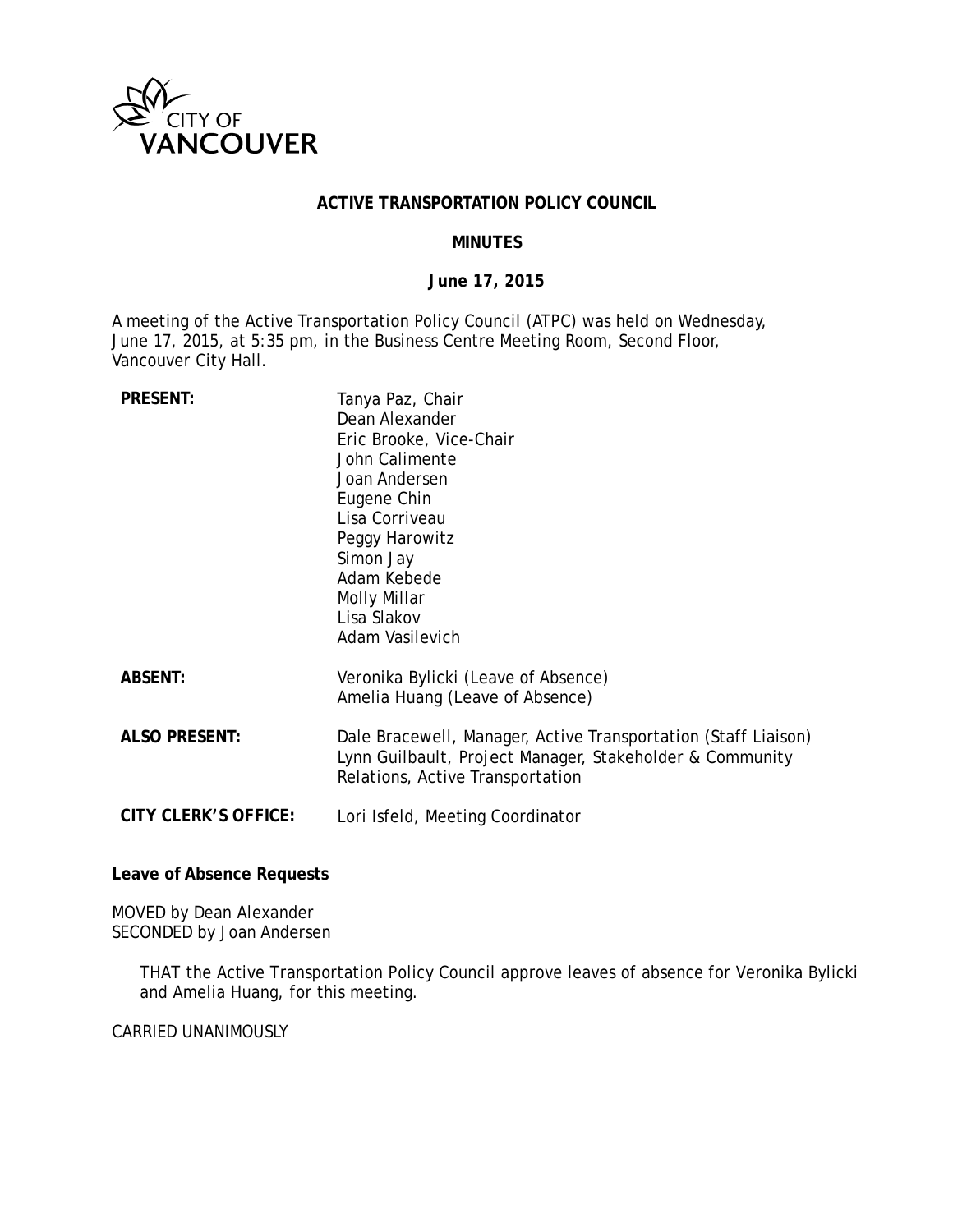### **Approval of Minutes**

MOVED by Joan Andersen SECONDED by Peggy Harowitz

> THAT the minutes of the Active Transportation Policy Council meeting on April 22, 2015, be approved.

CARRIED UNANIMOUSLY

### **Election of Chair and Vice-Chair**

Tanya Paz and Eric Brooke were elected Chair and Vice-Chair respectively, for the term ending February 28, 2017, both by acclamation.

### **1. Council Liaison Update**

None.

### **2. Park Board/School Board Liaison Updates**

The Chair referenced the Park Board Report dated May 29, 2015 previously circulated by Commissioner John Coupar.

### **3. ATPC 2015 Priorities Update**

The Committee reviewed and updated tasks set out in the "ATPC 2015 Priorities" document.

### **4. Items From Previous Meetings**

### **(a) Parking (September 17, 2014)**

This item was dealt with under New Business.

### **(b) Defining ATPC (April 22, 2015)**

It was noted the website changes requested at the meeting on April 22, 2015, have been made.

## **(c) All Meetings - Notes on Website (April 22, 2015)**

The Meeting Coordinator advised that at present, the City cannot accommodate posting Civic Agency working session and subcommittee minutes to the City's website. Eric Brooke advised he will work with Corporate Communications on an alternative solution.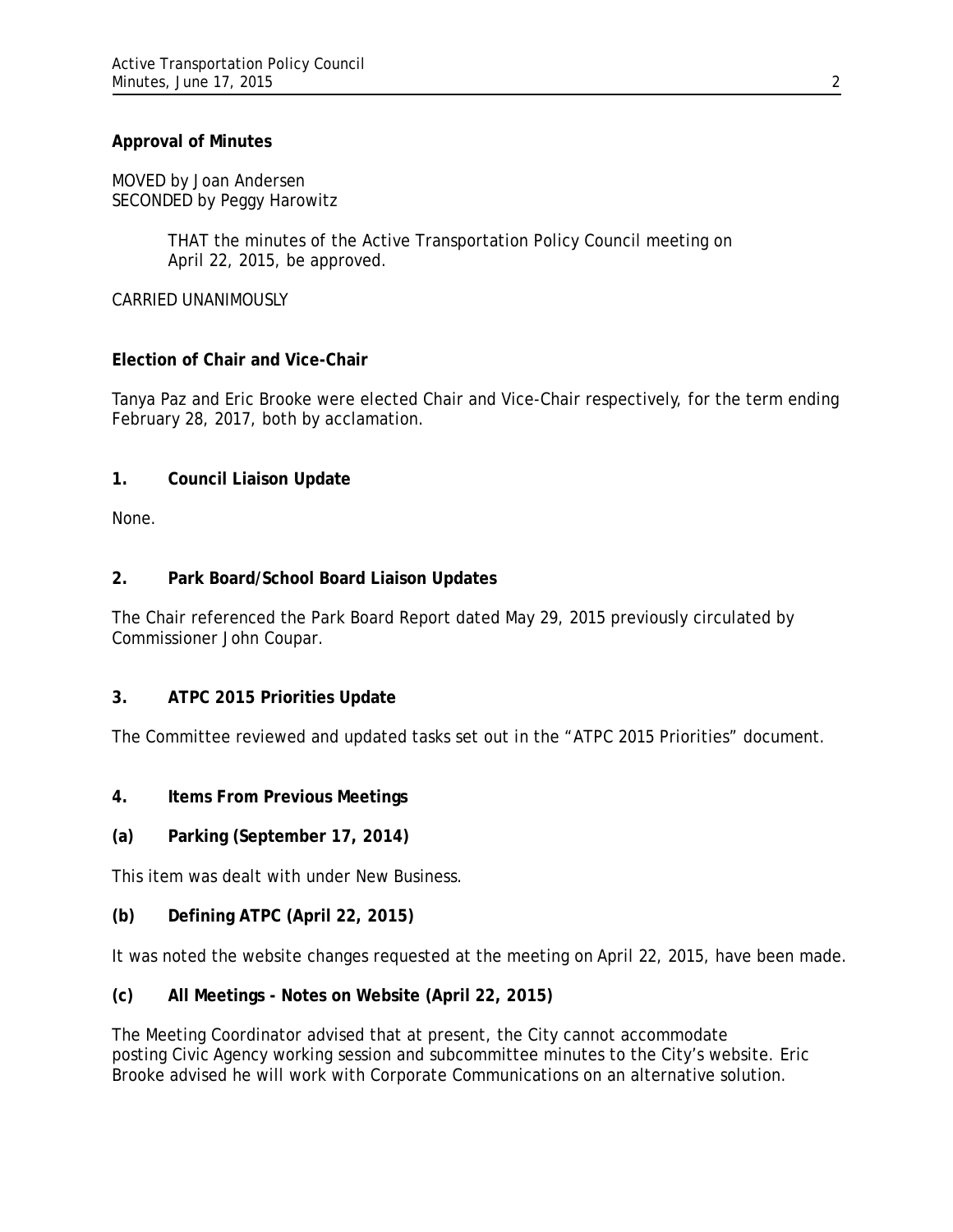## **(d) Active Transportation Public Spaces/Plazas (April 22, 2015)**

The Chair noted this matter will be dealt with under Subcommittee Updates.

### **(e) Cycling Education (April 22, 2015)**

Lynn Guibault advised a Request for Qualifications was issued by the City to develop and implement a program for Active School Travel Cycling Education for elementary school students and parents.

### **(f) Dark Sky/Lighting Presentation (April 22, 2015)**

It was noted this matter was discussed at the Policies Subcommittee meeting on June 10, 2015, with staff from the Streets and Electrical Design Branch, and that a motion is being put forward under Subcommittee Updates.

### **5. Subcommittee Updates**

#### **(a) Selection of Members**

It was agreed to postpone selection of subcommittee members until the September 23, 2015, meeting. John Calimente, Chair, Projects Committee and Molly Millar, Chair, Policies Subcommittee, agreed to provide lists of their members for the meeting.

### **(b) Projects Subcommittee Update**

*(i) Burrard Bridge and Burrard/Pacific Project*

MOVED by Dean Alexander SECONDED by Lisa Corriveau

#### **WHEREAS**

- 1. The intersection at Burrard Street and Pacific Street has the second highest number of traffic collisions in the City of Vancouver;
- 2. The City of Vancouver's Transportation 2040 Plan calls for a focus on shifting modes to active transportation;
- 3. Pedestrian traffic across the Burrard Bridge has been steadily increasing but is currently restricted to using only the western sidewalk;
- 4. There has already been a significant increase in cycling across the Burrard Bridge and the current northbound route on the narrow eastern sidewalk is unsafe;

### THEREFORE BE IT RESOLVED

THAT the Active Transportation Policy Council supports the proposal presented by City staff, especially the following: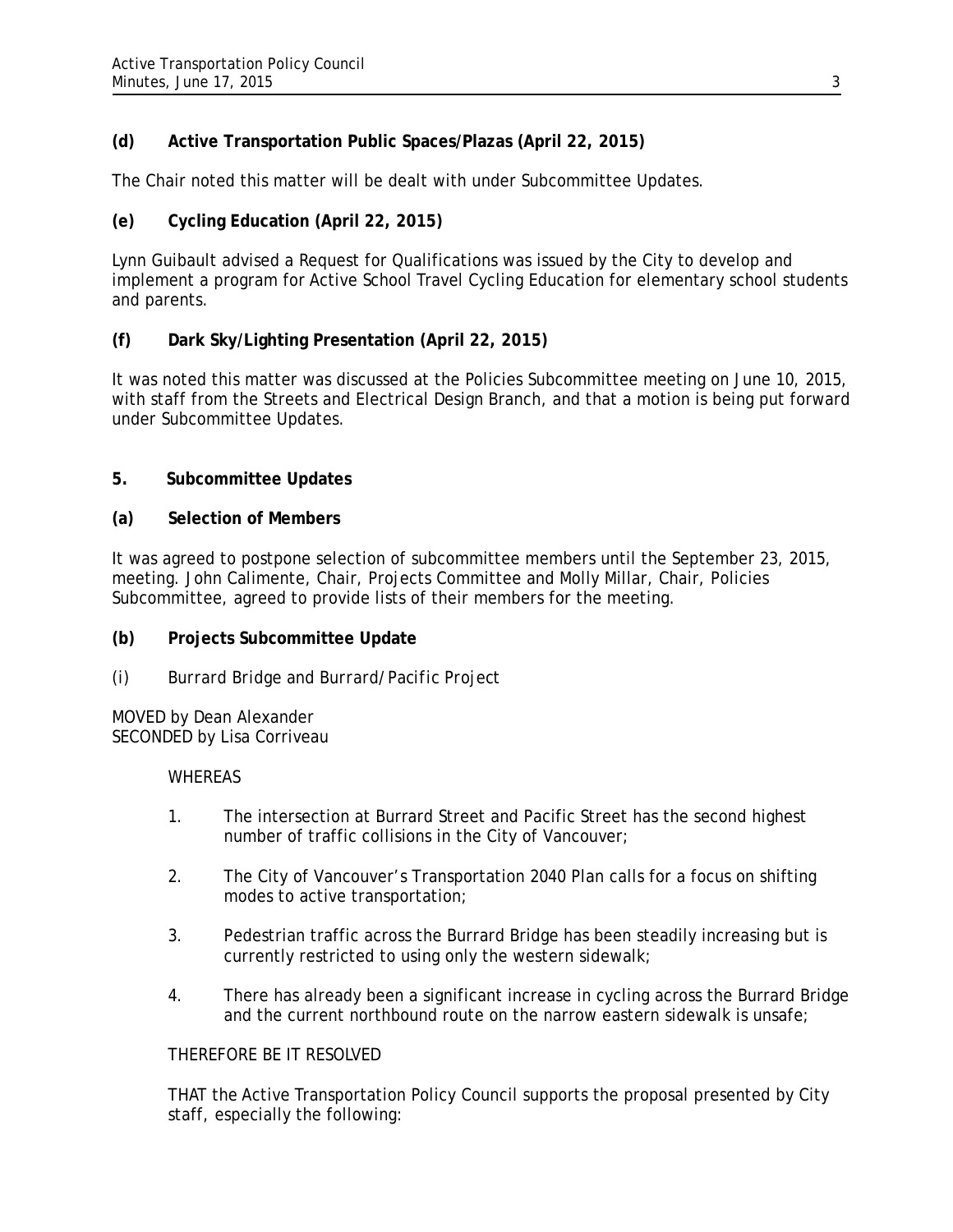- Provides safer protected connections moving people out of the intersection in all directions;
- Gives pedestrians access to eastern sidewalk;
- Within the extent of the project there is a net increase in trees and green space; and
- Removal of slip lanes, normalizing the intersection for increased pedestrian safety.

AND FURTHER THAT the Active Transportation Policy Council suggests adding the following:

- Permitting pedestrians to cross at all four sides of the Burrard and Pacific intersection. The priority for safety and convenience over other modes needs to be part of the design of this section for the first time;
- An eastbound All Ages and Abilities (AAA) bicycle route from Pacific Street at Bute Street, crossing Burrard Street, to join up with the AAA infrastructure on Pacific Street east of Burrard Street – even if this means removal of one tree. The tree may be compromised by root upheaval during construction anyway. A minimum of 50 new trees will be planted as part of this project; and
- Upgrading the west side and east side stairs to modern accessibility standards.

### CARRIED UNANIMOUSLY

*(ii) St. Augustine's Elementary School Project*

MOVED by Adam Vasilevich SECONDED by Simon Jay

#### WHEREAS

- 1. The Active Transportation Policy Council does not support the proposal for St. Augustine's Elementary School as it prioritizes vehicles over other transportation modes;
- 2. Drive-through schools should never be encouraged as they are dangerous and also discourage active transportation modes to school;
- 3. Adding driveways to the bike network is counter to City Council policy;
- 4. The current proposed street changes and vehicle drop-off design increase the risk to student health with respect to traffic safety and air quality. Studies have shown that vehicular drop off represents a significant risk to students' health with respect to collisions and air quality. Increasing vehicular traffic not only to the site but through the site represents an unreasonable increase in risk to student well-being;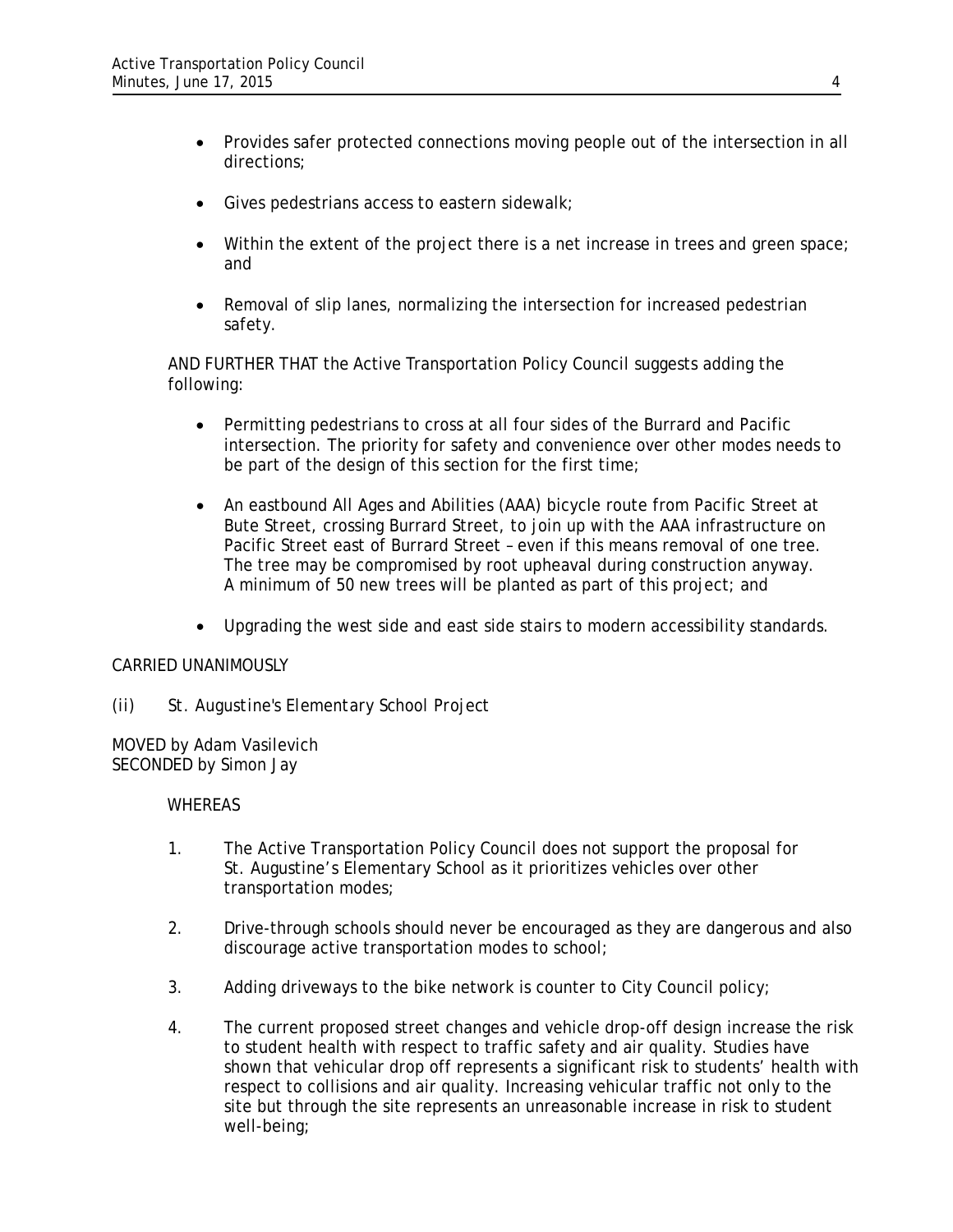### THEREFORE BE IT RESOLVED

THAT the Active Transportation Policy Council recommends that the City of Vancouver mitigate health concerns by:

- (a) Reviewing the streets changes with the sites building air-intakes in mind. Indoor air quality of offices, schools, and other workplaces is important not only for individuals comfort but also for their health. Poor indoor air quality has been tied to symptoms like headaches, fatigue, trouble concentrating, and irritation of the eyes, nose, throat and lungs.
- (b) Provide an analysis for traffic drop-off impact for the currently proposed design. The analysis would answer concerns regarding idling and how long it would take to drop-off a student and clear the site.
- (c) Provide a mid-block crosswalk and bike lane opening on West 7th Avenue between Arbutus and Yew Streets.

FURTHER THAT the Active Transportation Policy Council recommends that the City of Vancouver staff encourage St. Augustine's Elementary School to explore means to reduce vehicular traffic through car-pooling or school bus system like other private schools that draw students from a larger catchment (e.g. St. George's School).

FURTHER THAT the Active Transportation Policy Council urges the City of Vancouver and St. Augustine's to work together to ensure the continuation of a healthy, safe, comfortable and welcoming school site for all modes, prioritizing active transportation.

AND FURTHER THAT the Active Transportation Policy Council recommends that the proposed protected bike lane on West 7th Avenue between Arbutus and Yew Streets extend for the whole block.

CARRIED UNANIMOUSLY

- **(c) Policies Subcommittee Update**
- *(i) Special Events*

MOVED by Joan Andersen SECONDED by Eric Brooke

#### **WHEREAS**

- 1. Special Events are an opportunity to encourage participants to use Active Transportation to attend events;
- 2. Special Events, Active Transportation (Engineering) and the Park Board are working together on encouraging Active Transportation to access events;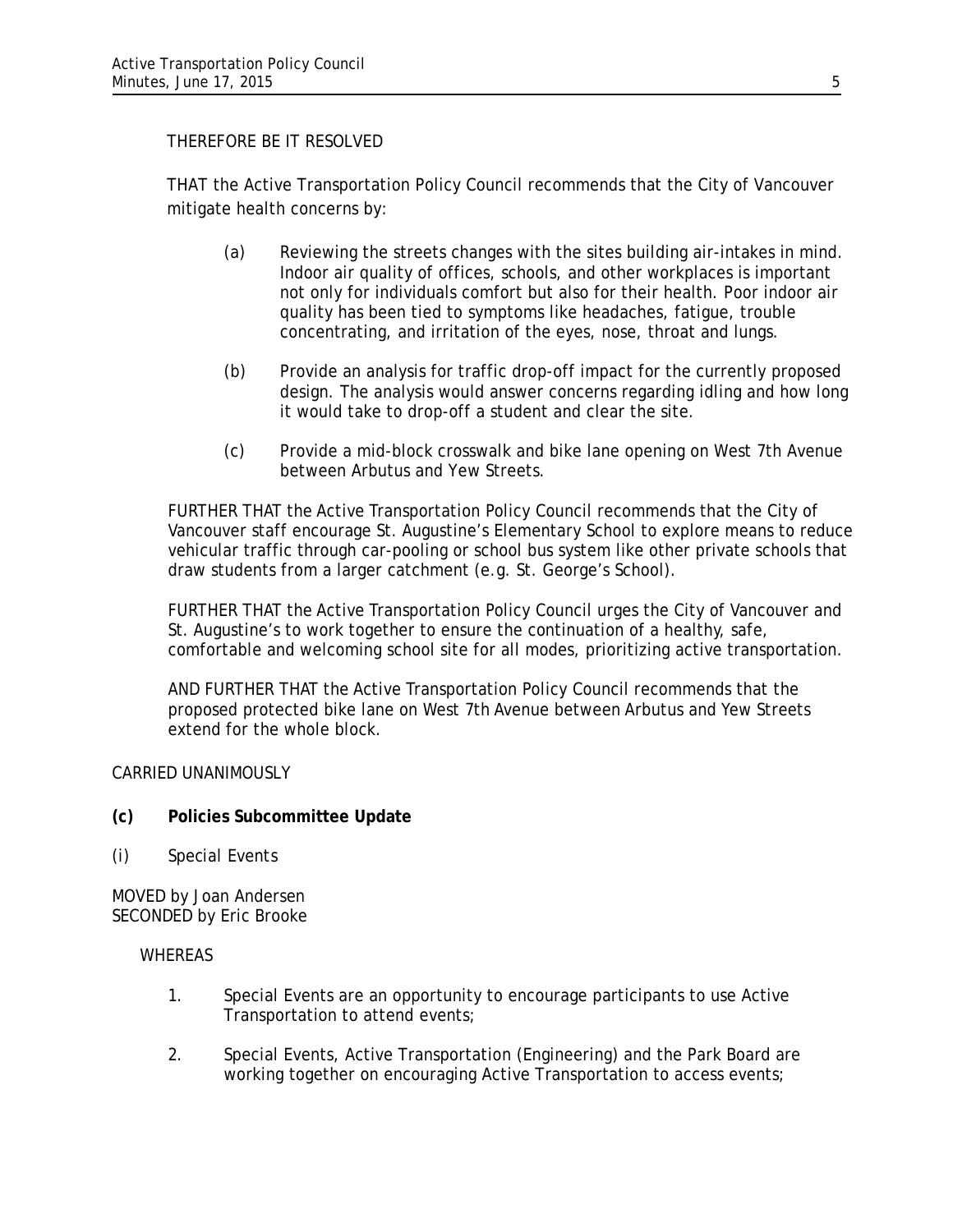3. Several initiatives are being planned to encourage Active Transportation at Special Events including developing an information package on Active Transportation for Event Organizers and a workshop for Event Organizers that will include a presentation and discussion on Active Transportation;

THEREFORE BE IT RESOLVED THAT the Special Events staff at the City and the Park Board be given a mandate to educate and incentivize Event Organizers to implement Active Transportation strategies to, from, and at their events.

#### CARRIED UNANIMOUSLY

*(ii) Dark Skies*

MOVED by Eric Brooke SECONDED by Molly Millar

> WHEREAS input from the Active Transportation Policy Council's Policy Subcommittee was as follows:

- #1 concern people should be able to walk down the street and feel safe
- Car drivers should be able to see the road
- Winter and rain conditions, dangerous for active transportation modes
- Impact of light temperature on humans i.e. Blue/Orange
- Agree that lower energy consumption is a good thing
- Private lighting sources: include or exclude? Lighting on private property could be controlled via zoning bylaws
- Reduce lighting on office towers
- Better communication around lighting changes so people know what to expect
- Illuminate public art, do we need it?
- Britain uses Illuminated strips on roads, cat's eyes and bumps on the road if going astray – all good things in use in that allow lighting to be reduced
- What can we learn about lighting for safety from airports?
- Glow in the dark pavement; pot lights from the bottom up?
- How reflective should all our glass be?
- What will the impact on animals and birds be?
- Challenge around compromising international standards if lighting is lowered
- Could level of lighting be varied depending on time of day?

#### THEREFORE BE IT RESOLVED

THAT the Active Transportation Policy Council supports the spirit of the motion entitled "Vancouver Outdoor Lighting Strategy", approved by City Council on February 3, 2015.

FURTHER THAT the Active Transportation Policy Council supports ongoing research to determine the way forward.

AND FURTHER THAT the Active Transportation Policy Council will review the results forthcoming from the research.

#### CARRIED UNANIMOUSLY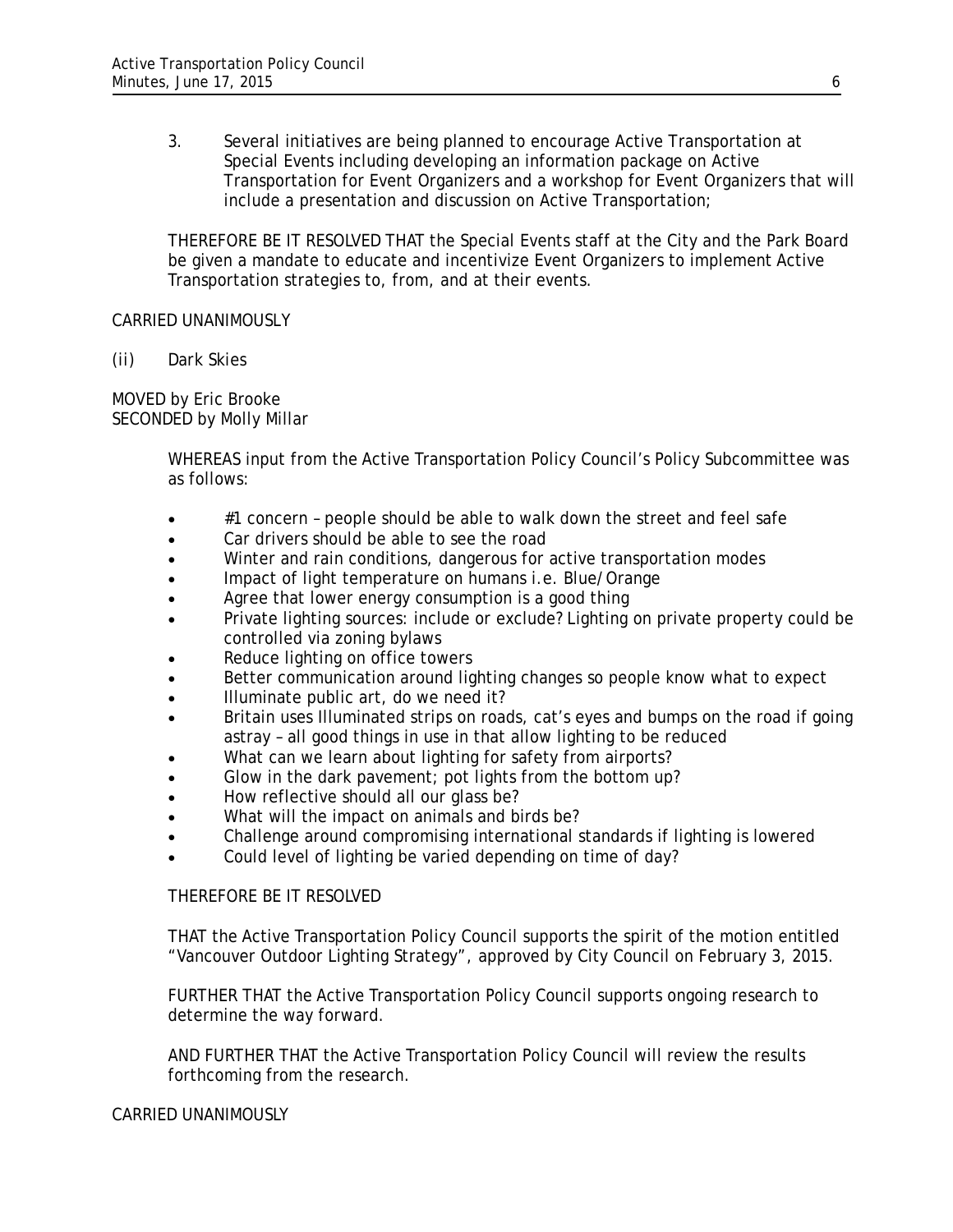#### (iii) *Car-free Spaces - Next Steps*

MOVED by Eric Brooke SECONDED by Molly Millar

> THAT the Active Transportation Policy Council would like to be engaged continually in the planning of Bute Plaza, to see, learn and grow as well as work with the stakeholders.

CARRIED UNANIMOUSLY

### **6. Staff Liaison Update**

Dale Bracewell, Staff Liaison and Lynn Guilbault, Active Transportation, provided updates on a variety of topics including recent and upcoming public engagement activities, requests for a bike tour with the Food Policy Council, the announcement of a Fire and Rescue Services bike prevention team, and the upcoming CycleHack event taking place the weekend of June 20, 2015.

### **7. New business**

#### **(a) Increasing Bike Parking Downtown**

MOVED by Adam Vasilevich SECONDED by Peggy Harowitz

> WHEREAS the Active Transportation Policy Council supports increased bike parking downtown because it:

- benefits all in that it provides space for all and organizes the public realm, clearing the sidewalks for pedestrian use;
- reduces damage to property and street trees; and
- provides improved facilities and secure bike parking.

THEREFORE BE IT RESOLVED THAT the Active Transportation Policy Council supports the motion entitled "Options to Install 1000 New Bicycle Parking Spaces for the Secure Locking and Storage of Bicycles in the Downtown Area", being considered by Council at the Standing Committee on City Finance and Services meeting on June 24, 2015.

#### CARRIED UNANIMOUSLY